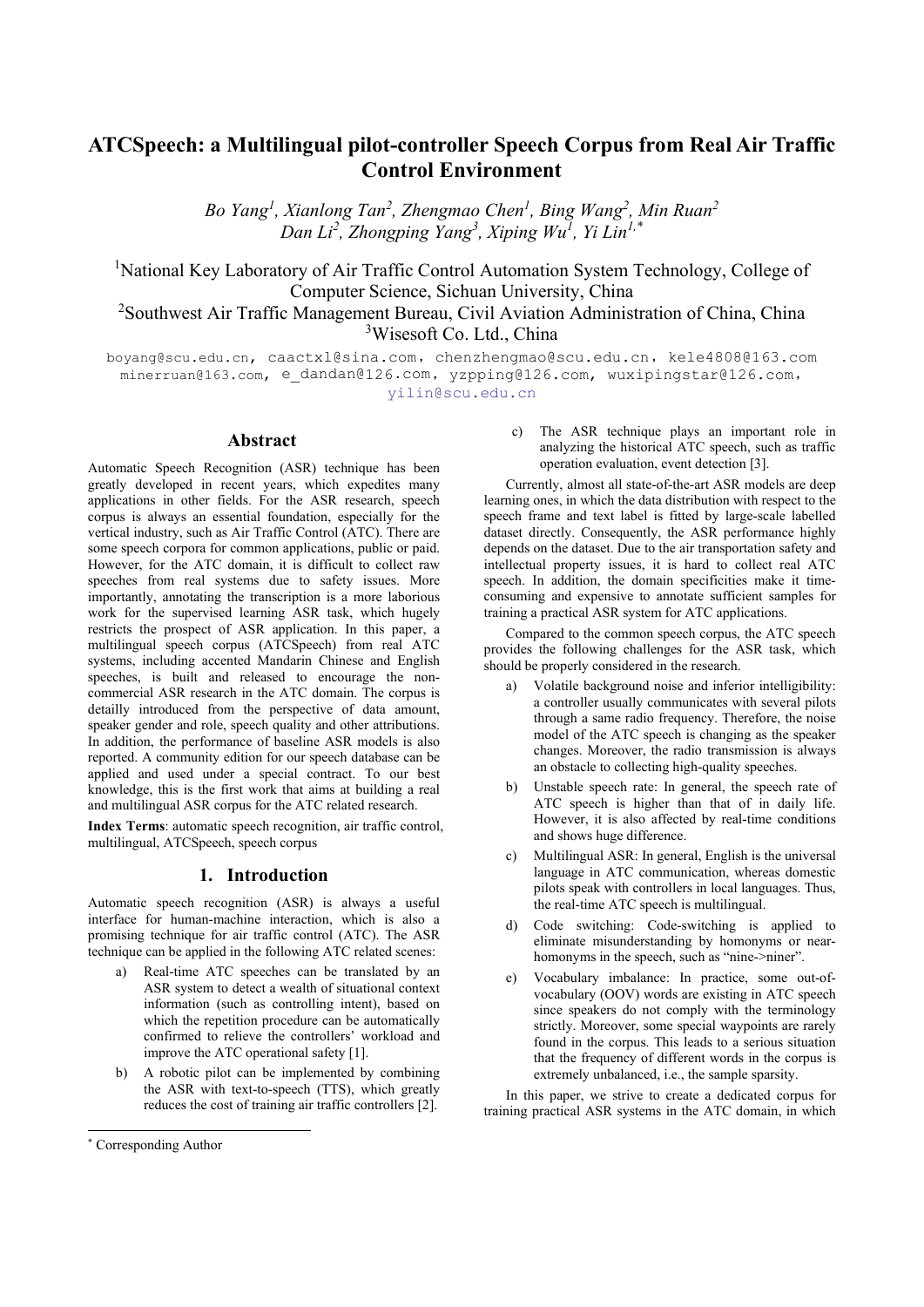the mentioned specificities are reflected to improve the overall quality. Several baseline ASR systems are also reported in this work. Our project can be traced back to October 2016, when a runway incursion occurred in the Shanghai Hongqiao international airport, China. The post-event analysis reported that the incident was expected to be detected if the real-time pilot-controller speech can be correctly translated as the input of a safety monitoring system. This incident demonstrated the importance of ASR research and its promising application prospect in ATC domain. As a foundation of this project, we established a team of 40 people to collect and annotate the real-time ATC speech for the ASR research.

In order to advocate the 'free data' movement and make contributions to the research community in ATC, we plan to share our corpus with non-commercial institutes and researchers. As far as we know, this is the first work that aims at building a real ASR corpus for the ATC application with accented Mandarin Chinese and English Speeches. To protect air transportation safety, a community edition of our corpus (about 39-hours Chinese speech and 19-hours English speech) is opened for publicly available at this time. The access permit for the released corpus can be freely applied and must be used in accordance with a special contract strictly. If someone wants to apply for an access permit, please contact our service department. Additional data service or application of our full corpus can also be provided by other terms and contracts. The baseline ASR models with test samples are also published. The detailed information of this corpus is publicly available at: https://github.com/sculyi/ASR-Corpus.

The rest of this paper is organized as follows. The speech corpora related to common application and ATC are reviewed in Section 2. Section 3 provides the detail features of our corpus. The ASR performance of several baseline models are reported in Section 4. A short summary is in Section 5.

## **2. Existing ASR Corpora**

It is generally known that the ASR performance highly depends on the training corpus due to its intrinsic supervised learning essence. Researchers all over the world have been striving to build available training corpora all the time. Several ASR corpora for common and ATC applications were found in the literature. Although some of them are publicly available, it is still difficult to obtain massive training samples due to the complexity of the speech signal.

For the common ASR application, the CSLT at Tsinghua University, China released a 30-hours Chinese corpus, named THCHS-30 [4]. The raw speeches were generated when speakers were reading newspapers at a silent office. The AISHELL also published two Mandarin Chinese corpora, including V1 [5] and V2 [6], which strives to transform the Chinese ASR task into an industrial scale. The Librispeech [7] published a large-scale English corpus (about 1000-hours speeches generated by reading novels), which contains clean and noisy subsets. The corpus comprises three scales: 100, 360 and 500 hours. The TED-LIUM [8] is also a popular corpus, which records the English-language TED talks. It has been updated to the third release for improving the data amount and speaker adaptation. Other ASR corpora can be found at [9], along with an ASR implementation in Kaldi [10].

For ATC applications, Delpech *et al.* reviewed several military ATC speech corpora in [11], including HIWIRE [12], nnMTAC [13]. Other datasets, VOCALISE [14] and airground communication [15], are also ATC related speech corpus. The ATCOSIM [16] simulated the controlling speech without the radio transmission noise. It contains about 10.7 hours data and is publicly available for all researchers. The LDC94S14A [17] is a real ATC speech collected from three US airports, about 70 hours. However, it was built in the 1990s. Recently, an ASR challenge on accented English speech was held by Airbus, and 22 teams reported their results on given dataset [18]. Although there are several ATC related corpora, most of them are monolingual, simulated and very old data or need to be purchased at a high price. Therefore, building dedicated corpus with accented multilingual speech and ATC-related elements is very important to advance the ASR application in ATC domain, this is what we strive to do in this work.

### **3. Data Features**

#### **3.1. Summary**

Almost all the speeches in this corpus are collected from the voice record devices of real ATC systems in China. Therefore, the raw speeches are spoken in Chinese and English, and with real radio transmission noise. In our corpus, since English speech is minor language in China, a very small part of the speeches is downloaded from [19] to supply the data size of English speech, where the raw speeches are published without any transcription. In short, our database is a multilingual industrial ASR corpus in ATC domain.

The raw data is monaural speech with 8000 Hz sample rate and 16 bits sample size. Each training sample has a file pair: wave and transcription, which correspond to the input and output of an ASR model, respectively. There are about 58 hours speech data in our released corpus, which can be freely applied to a non-commercial research under a special contract. Moreover, the raw speech waveforms will be published with their transcriptions for the training, dev and test dataset.

The transcription of the corpus is manual labelled, which is a human readable sentence (Chinese character and English word). In addition, to show the ASR specificities in ATC domain, some other attributions of the raw speeches are also published with the transcriptions, which are summarized as below:

- a) Speaker gender: male (M) and female (F).
- b) Speaker role: pilot (P) and controller (C).
- c) Speech quality: clean (C) and noise (N).
- d) Flight phase: ground (GND), aerodrome tower (TWR), approach (APP) and en-route area control center (ACC).
- e) Areas: indicting which airport the data is collected from. In this work, the data areas are encoded as the index.

|  |  |  |  | Table 1: Data size of the ATCSpeech corpus. |
|--|--|--|--|---------------------------------------------|
|--|--|--|--|---------------------------------------------|

|          | Train |       | Dev  |      | Test |      |
|----------|-------|-------|------|------|------|------|
| Language | #U    | #H    | #U   | #H   | #U   | #H   |
| Chinese  | 43185 | 37.01 | 1200 | 1.04 | 1200 | 1.03 |
| English  | 16392 | 17.80 | 447  | 0.48 | 438  | 0.48 |

The #H and #U denote the total duration (hours) and the number of the utterance for certain datasets, respectively.

The dataset comprises of three subsets: training, dev and test, as shown in Table 1. The data samples of each part are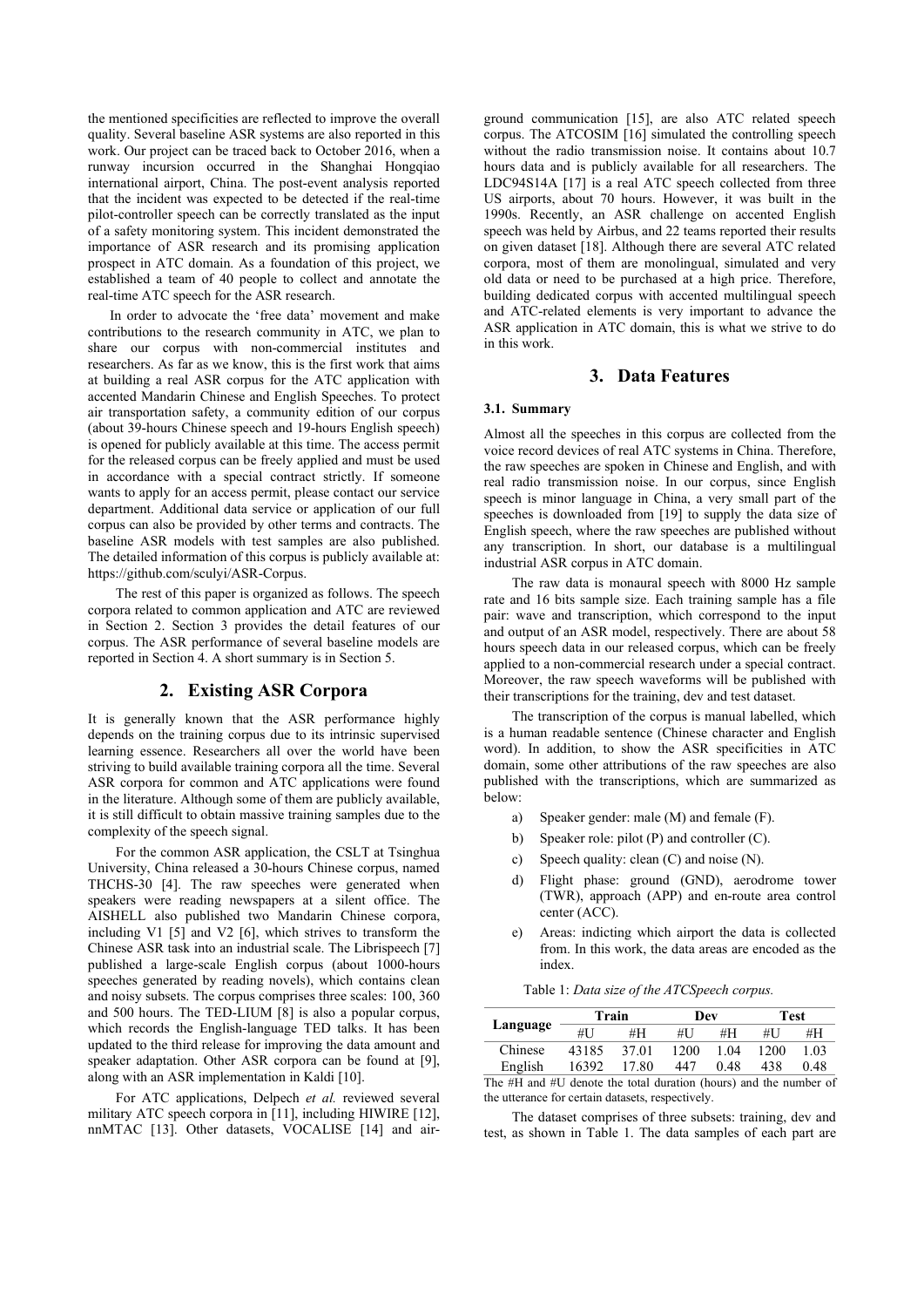randomly selected from the available samples, in which we mainly focus on the diversity of the area, speaker gender, role and speech quality. Based on our data organization, at least one sample should be selected from each folder for the dev and test set. It should be noted that the data selection procedure for dev and test dataset is executed when receiving a new batch data from data team, not for the whole samples.

### **3.2. Speech**

In the light of the ASR challenges in ATC domain, we report the statistics of our released ATCSpeech corpus, concerning the data size, utterance, flight phase, area, speaker role, gender, speech quality and speech rate. The detail information is summarized in the Table 2. The speech quality is a subjective evaluation based on the human hearing.

Table 2: *Statistics of ATCSpeech corpus.*

| <b>Items</b>           | <b>Chinese</b>       | <b>English</b> | <b>Total</b> |  |  |  |
|------------------------|----------------------|----------------|--------------|--|--|--|
| Amount                 |                      |                |              |  |  |  |
| #Number (Hours)        | 39.05                | 18.76          | 57.81        |  |  |  |
| #Utterance             | 45585                | 17277          | 62862        |  |  |  |
|                        | Flight phase (Hours) |                |              |  |  |  |
| <b>TWR</b>             | 35.74                | 17.50          | 53.24        |  |  |  |
| <b>APP</b>             | 3.31                 | 1.26           | 4.57         |  |  |  |
|                        | Area (Hours)         |                |              |  |  |  |
| TWR1                   | 11.26                | 4.89           | 16.15        |  |  |  |
| TWR <sub>2</sub>       | 13.33                | 4.97           | 18.30        |  |  |  |
| TWR3                   | 11.17                | 7.64           | 18.81        |  |  |  |
| APP1                   | 3.31                 | 1.26           | 4.57         |  |  |  |
| Speaker role (Hours)   |                      |                |              |  |  |  |
| Polit                  | 22.10                | 9.19           | 31.29        |  |  |  |
| Controller             | 16.95                | 9.57           | 26.52        |  |  |  |
| Unknown                | 0.009                | 0.004          | 0.013        |  |  |  |
| Speaker gender (Hours) |                      |                |              |  |  |  |
| Male                   | 36.70                | 17.08          | 53.78        |  |  |  |
| Female                 | 3.36                 | 1.69           | 5.05         |  |  |  |
| Speech quality (Hours) |                      |                |              |  |  |  |
| Clean                  | 39.00                | 18.75          | 57.75        |  |  |  |
| Noisy                  | 0.052                | 0.014          | 0.066        |  |  |  |
| Others                 |                      |                |              |  |  |  |
| #flight                | 5864                 | 2358           | 8222         |  |  |  |
| MoD(s)                 | 3.08                 | 3.91           |              |  |  |  |
| SOD(s)                 | 1.02                 | 1.34           |              |  |  |  |
| $MoR$ (word/s)         | 5.17                 | 3.34           |              |  |  |  |
| SoR(word/s)            | 1.11                 | 0.72           |              |  |  |  |

MoD: mean of the duration. SoD: standard deviation of the duration. MoR: mean of the speech rate. SoR: standard deviation of the speech rate.

It can be seen from the result that the released corpus contains the raw speeches collected from different flight phase and controlling center, i.e., three aerodrome towers and one approach center. The number of female speakers is obviously less than that of the male speakers due to the special duties of the air traffic controller. Since the corpus was collected from real system, the actual number of the speakers cannot be counted in detail. In the future, we plan to share more data with the speaker identification. The data amount of the pilot's speech is slightly more than that of the controller. Due to the limitation of human hearing, only a little noisy data is labelled, which is mainly caused by different speaking environments. In the released corpus, there are 5864 and 2358 flights in the Chinese and English speeches, respectively. The varieties of flight call-code indicates that our released corpus covers sufficient ATC-related information.

Analyzing the duration and rate of the speeches, the special challenges of ASR in ATC domain can also be confirmed, i.e., basically high speech rate with huge difference. As a comparison, the MoR and SoR of the open Chinese corpus THCHS30 are 3.48 and 0.47 respectively, while the measurements for the open English corpus Librispeech are 2.73 and 0.47, respectively.

#### **3.3. Vocabulary**

The speech corpus is annotated by Chinese character and English word, in which 'UNK' is for the noisy parts. In this version, there are 698 Chinese characters and 584 English words in our vocabulary. Several special English words are also in our corpus, such as the waypoint 'PIKAS', 'P127'. Moreover, there are about 60 English words in Chinese speeches, such as 'alpha', 'zulu'. Similarly, some Chinese greeting words are also in the English speeches, such as 'nihao', 'xiexie'. In general, the ASR is a sequential classification task, in which the probability of each frame belongs to a certain label class is predicted. Therefore, the class balance in the vocabulary is important to train a robust ASR model. We report the occurrence frequency of the lexicon in the Fig. 1 and Fig.2 for the Chinese and English speech, respectively. It can be seen that almost half of the words appear less than 10 times, while some of them appear up to tens of thousands of times, i.e., the label classes are extremely unbalanced in this corpus. The unbalanced vocabulary is also a key issue for the ASR task in ATC. Note that, in the test dataset, a total of two Chinese characters and 10 English words are out of the vocabulary of the train dataset.



Figure 1: *Word frequency of Chinese speech.*



Figure 2: *Word frequency of English speech.*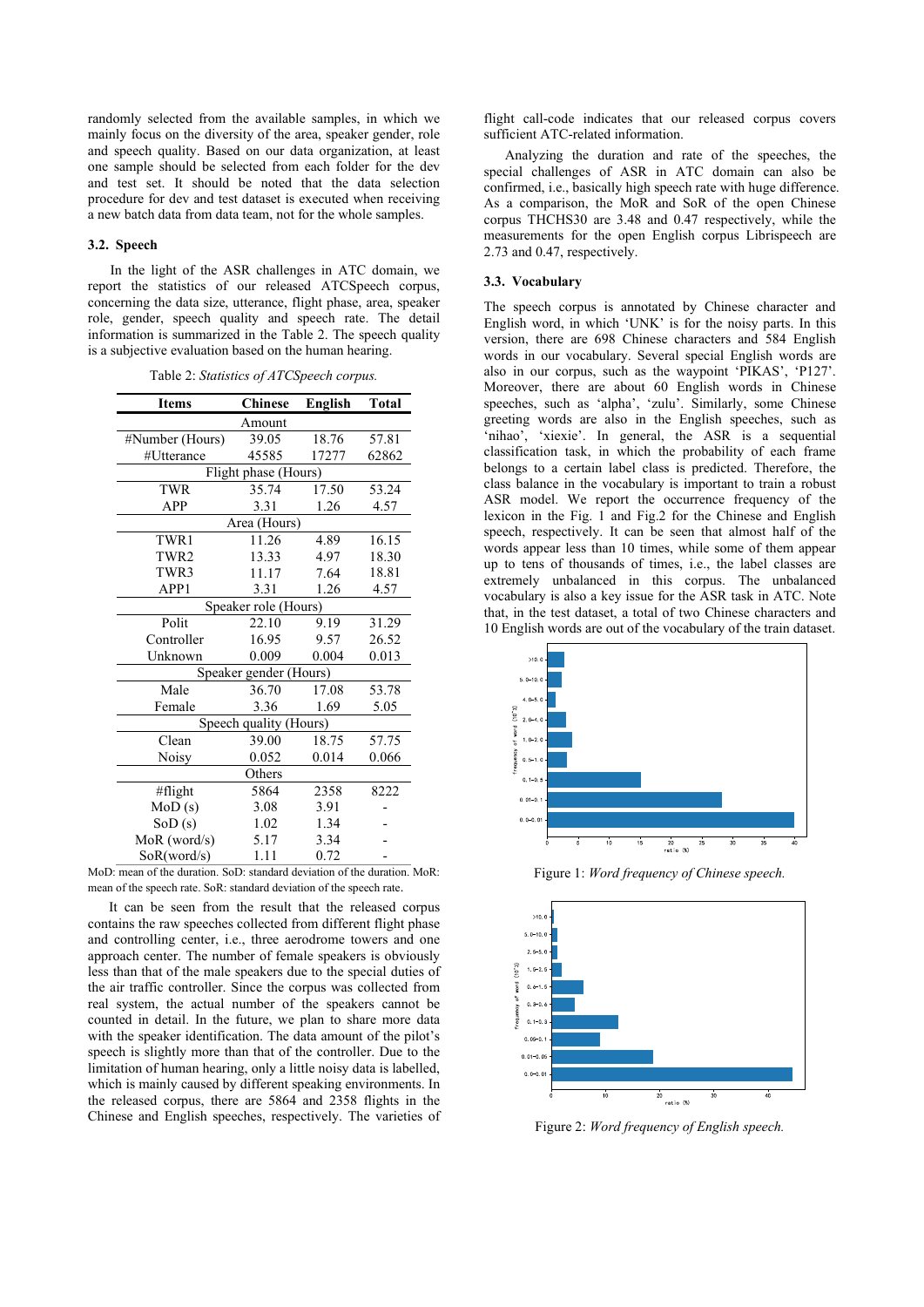# **4. Baseline ASR Systems**

In this section, the experimental results of our baseline ASR systems are reported, which are built with the released ATCSpeech corpus. Based on the baselines, researchers can improve the model performance to address the ASR specificities in ATC domain, which is what we're trying to do to make our data publicly available.

#### **4.1. Experiment configurations**

Due to the widespread applications of the deep learning model, all the baseline approaches in this work are deep learning ones. Deep learning models are able to learn the data distributions by huge training samples and have showed state-of-the-art performance on common ASR task. All the three approaches are trained with the Connectionist Temporal Classification loss. The three baseline models are implemented by referring Deep speech 2 (DS2) [20], Japser [21], and Wav2letter++ [22], respectively. The training, dev and test dataset are same as that of in Table 1. The All baseline models are trained separately for the Chinese and English speech. The mentioned baseline models are optimized by the same data division to ensure the experimental fairness. The output vocabulary of the baseline models for Chinese speech is Chinese character and English letter, while it is English letter for English speech. A N-best (10) decoding strategy is applied to correct the spelling errors based on a N-gram character language model (LM), in which the beam width is set to 20. The LM is trained by the transcriptions in the training dataset, where a same LM is applied to all the baselines. The order of the LM are 9 and 18 for Chinese and English, respectively.

In this work, deep learning models are constructed based on the open framework Keras with TensorFlow backend. The training server is configured as follows: 2\*Intel Core i7- 6800K, 2\*NVIDIA GeForce GTX 1080Ti and 64 GB memory with operation system Ubuntu 16.04. The training parameters for each baseline are listed in Table 3.

| Table 3: Parameters of the baseline training. |  |  |
|-----------------------------------------------|--|--|
|                                               |  |  |

| Baseline        |          | batch | # $\mu$ parameter | $\#$ out |
|-----------------|----------|-------|-------------------|----------|
|                 | language | size  | (M)               | labels   |
| DS <sub>2</sub> | Chinese  | 64    |                   | 679      |
|                 | English  |       | 26                | 28       |
|                 | Chinese  | 32    | 199               | 679      |
| Jasper 10*3     | English  |       |                   | 28       |
|                 | Chinese  |       |                   | 679      |
| Wav2letter++    | English  | 64    | 107               | 28       |

#### **4.2. Baseline performance**

Under certain experimental configurations, the baseline models are trained and evaluated by a same dataset. The final performance is measured by the character error rate (CER %) based on the Chinese character and English letter.

Table 4: *Baseline performance on Chinese speech.*

|                  | Training |       | Test |         |  |
|------------------|----------|-------|------|---------|--|
| <b>Baselines</b> | Loss     | Epoch | AМ   | $AM+LM$ |  |
| DS2              | 0.53     | 33    | 8.1  | 6.3     |  |
| Jasper $10*3$    | 2.45     | 101   | 11.3 | 9.6     |  |
| Wav2letter++     | ว ว ว    | 136   | 143  |         |  |

Table 5: *Baseline performance on English speech.*

| <b>Baselines</b> | Training |       | <b>Test</b> |                |  |
|------------------|----------|-------|-------------|----------------|--|
|                  | Loss     | Epoch | AM          | $AM+LM$        |  |
| DS <sub>2</sub>  | 0.54     | 107   | 10.4        | 9.2            |  |
| Jasper $10*3$    | 0.91     | 200   | 9.3         |                |  |
| $Wav2letter++$   | 1.06     | 307   | 11.3        | 0 <sub>1</sub> |  |

Both the greedy decoding (AM) and beam search decoding (AM+LM) for each method are evaluated, in which experimental results for Chinese and English speech are reported in Table 4 and 5, respectively.

As seen from the experimental results, the released corpus can be applied to train all popular ASR models for both the Chinese and English speech. Overall, higher performance is achieved on the Chinese corpus Since its data size is larger than the English speech. The DS2 and Jasper based model obtain better performance for transcribing the Chinese and English speech, respectively. In addition, different baselines need different training epochs to obtain a converged accuracy depending on their model architectures. Basically, because of the recurrent neural network architecture, the DS2 based baseline needs more time to train a same data iteration, but it can be converged with less iterations. On the contrary, the training time of other two baselines are less than that of the DS2 due to its convolutional neural network architecture. However, they need more training iterations to obtain the model convergence, as shown in Table 4 and 5.

# **5. Conclusions**

In this paper, a real multilingual ATC related ASR corpus, called ATCSpeech, is released to promote the ASR research in this filed. The raw speeches spoken in accented Mandarin Chinese and English are collected from real air traffic control systems, in which the ASR specificities are covered to improve the overall quality of the corpus. The corpus can be applied and used in non-commercial researches. Additional attributions, flight phase, speaker gender and role, and speech quality, are also summarized in the transcription. The details and CER based accuracy of baseline ASR systems are also reported in this paper. Experimental results show that all the state-of-the-art ASR models are worked on this released corpus. Based on this corpus, the ASR technique is expected to be further applied to make better decisions and continuous performance improvements in the aviation safety domain.

To the best of our knowledge, this is the first multilingual corpus that can be applied to train a practical ATC related ASR system. We sincerely hope the released corpus will benefit the new researchers and promote a promising prospect of ASR applications in ATC domain. In addition, we also hope that more ASR systems can be proposed and improved based on this dataset, which further invokes more innovation and collaboration in the research community.

### **6. Acknowledgements**

This work was jointly supported by the National Science Foundation of China (NSFC) and the Civil Aviation Administration of China (CAAC) (Grant No.: U1833115). The authors sincerely thank all the members of the sample producing team. It is their hard work that benefits the ASR research in ATC domain.